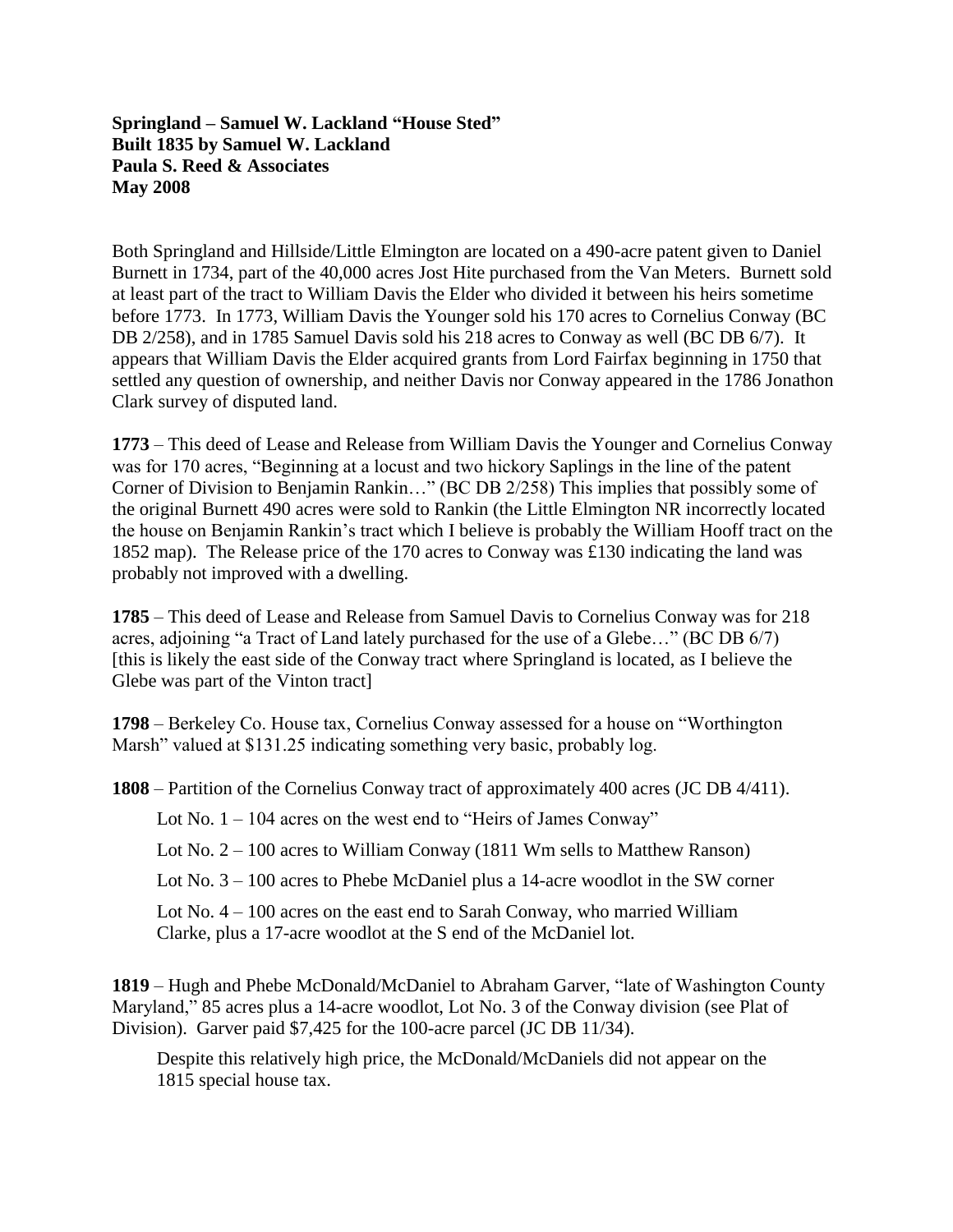**1820** – Abraham Garver was assessed for 100 acres adjoining William Clark (S 2) with buildings valued at \$350.

**1831** – Garver sold the 100-acre tract to Samuel W. Lackland for \$4,000 [Springland].

On survey it was found to be 99 ½ acres of land (1832 tax record).

1832 tax record, Lackland was assessed for 122 acres "Shannandoah Springs" with \$100 in building value; 1 acre of "same and ferry" with buildings valued at \$100; and the 99 ½ acres adjoining "Samuel Howell [Hillside]" with buildings valued at \$350. This was apparently his "House Sted" (see below) later called Springland.

1833 tax record Lackland added 60 acres "Shannandoah Springs" with \$4200 in building value and 297 acres adjoining "James L. Ranson" with \$816 building value – this being the Riverside Farm on the Shenandoah River.

Samuel W. Lackland and James L. Ranson were partners, along with Thomas Griggs, Jr. and Thomas Brown, in the development of Shannondale Springs beginning around 1821.

Bill Theriault writes that "During the early 1830s, Samuel W. Lackland gained control of most of the Shannondale Springs property. On September 1, 1837, he and his wife sold their eight-ninths interest in the 66.5-acre Shannondale Springs tract and the entire 121-acre tract adjoining it to a new group of investors." ("Shannondale Springs," [www.shannondale.org/FOSS/shannondale\\_springs.pdf\)](http://www.shannondale.org/FOSS/shannondale_springs.pdf) The tax record however tells a slightly different story. In 1838 and 1839, Lackland was still assessed for the 122-acre and 60-acre tracts associated with the Springs. In 1839 on the 60 acres the building value rose by "\$3000 added for new Buildings" bringing it to a total of \$7200. Perhaps it was the new investors who helped pay for the improvements. No record for 1840 is available but by 1841 Lackland no longer owned the Springs tracts. Samuel Lackland must have retained some interest in the Springs, however, as he was described as President of the Shannondale Springs Corporation in 1848, and Theriault notes that Lackland's 28 slaves (1850) likely worked there.

**1836** – Samuel Lackland's tax assessment of the 99 1/2-acre home tract had "\$2000 added for new house," his total building value now set at \$2350.

This is the same year that the Rutherford House in Charles Town was constructed by the builders Ford & Snyder who carved their company name into the cornerstone. The Rutherford House is of a remarkably similar design to the Springland house with hipped roof, double interior chimneys, and a three-part center window on the front second story. Similarly designed houses are found on nearby farms: Cassilis (Kennedy, 1834/35) and Vinton (Jacks?, ????).

**1841** – By this time Lackland had divested himself of all of the Shannondale Springs property and was assessed only for his 100-acre home farm, the buildings valued at \$2000, and his 297 acre Riverside farm with \$800 in building value.